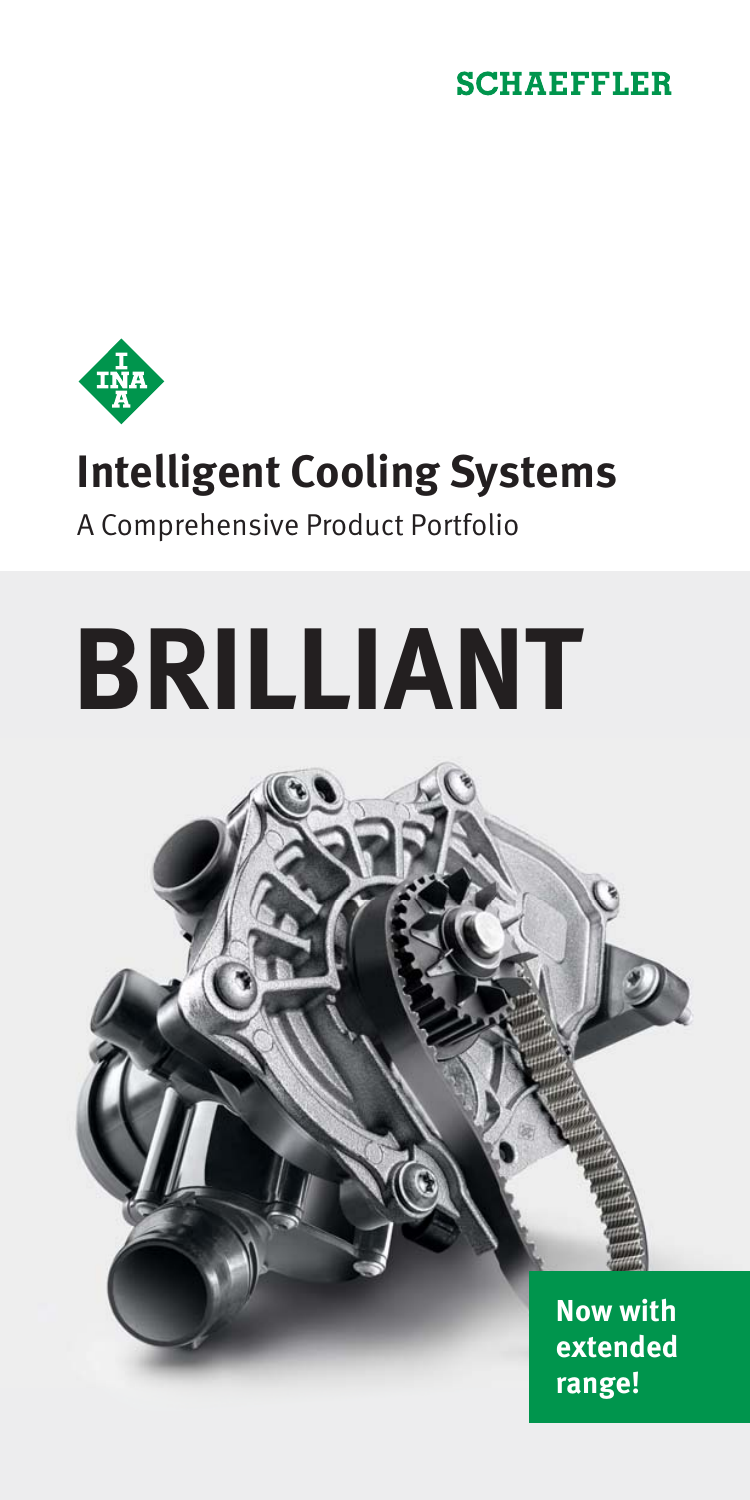## **A Range That Rises to Meet Any Challenge.**

Demands for driving comfort are constantly increasing – which also results in higher demands on the cooling circuit. This has been compounded by stricter statutory emission limits as part of the Euro 6 standard. INA has taken this development into account with an extensive range of water pumps: over 700 products **covering 95 % of the European fleet.**

### **Mechanical Water Pumps.**

Most of existing cars are still equipped with a mechanical water pump, the output of which is directly coupled with the engine speed.

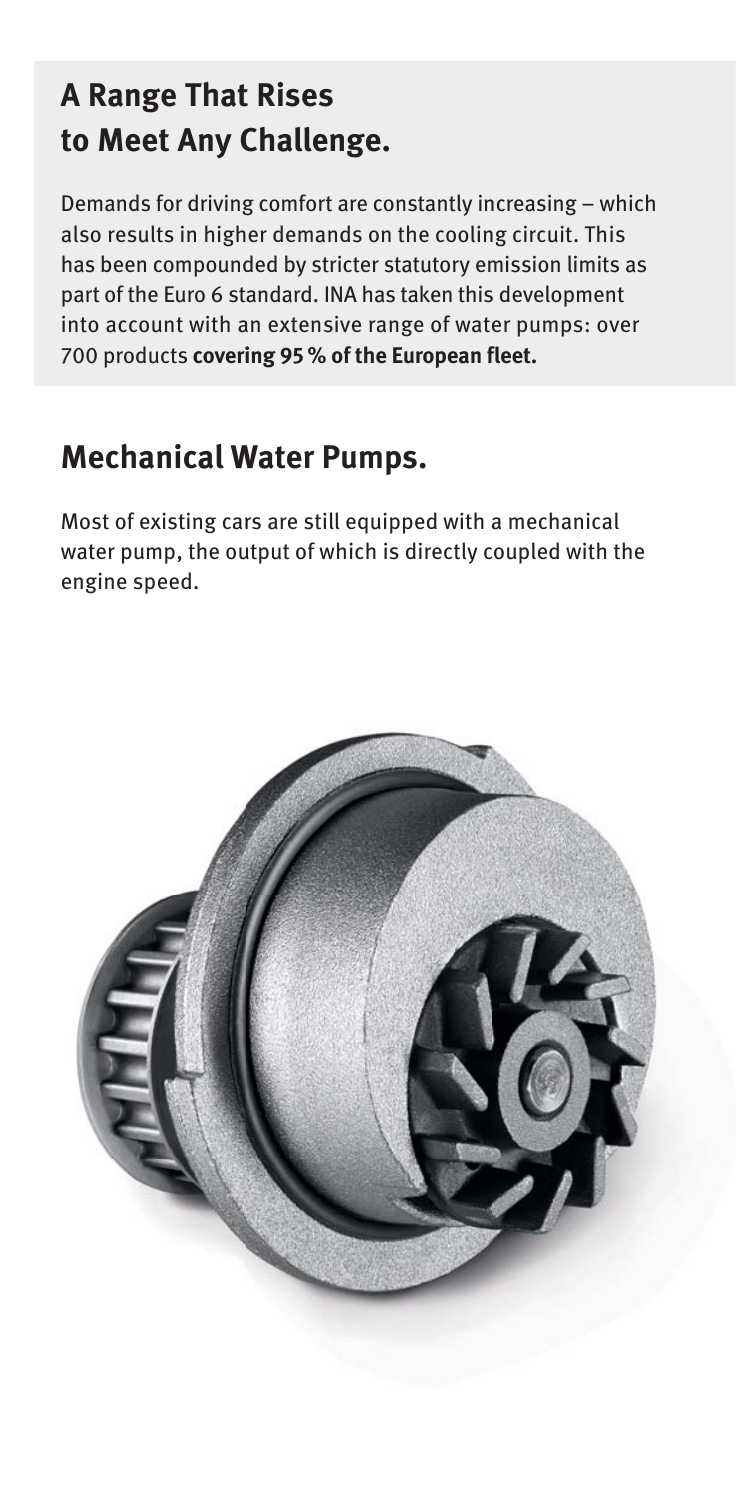The INA product portfolio ranges from mechanical water pumps to the innovative thermal management module. In addition to its OEM-quality water pumps, INA also offers all required accessory parts to ensure the **best possible repairs.** After all, only components that are perfectly tuned to one another can ensure **maximum reliability** in the long term.

### **Electric Water Pumps.**

These are characterized by extremely precise controllability and are completely decoupled from the engine speed. Their power is not supplied via the belt drive, but via the 12-volt (prospectively 48-volt) on-board electrical system. An electric motor regulates the continuously variable individual output of the pump.

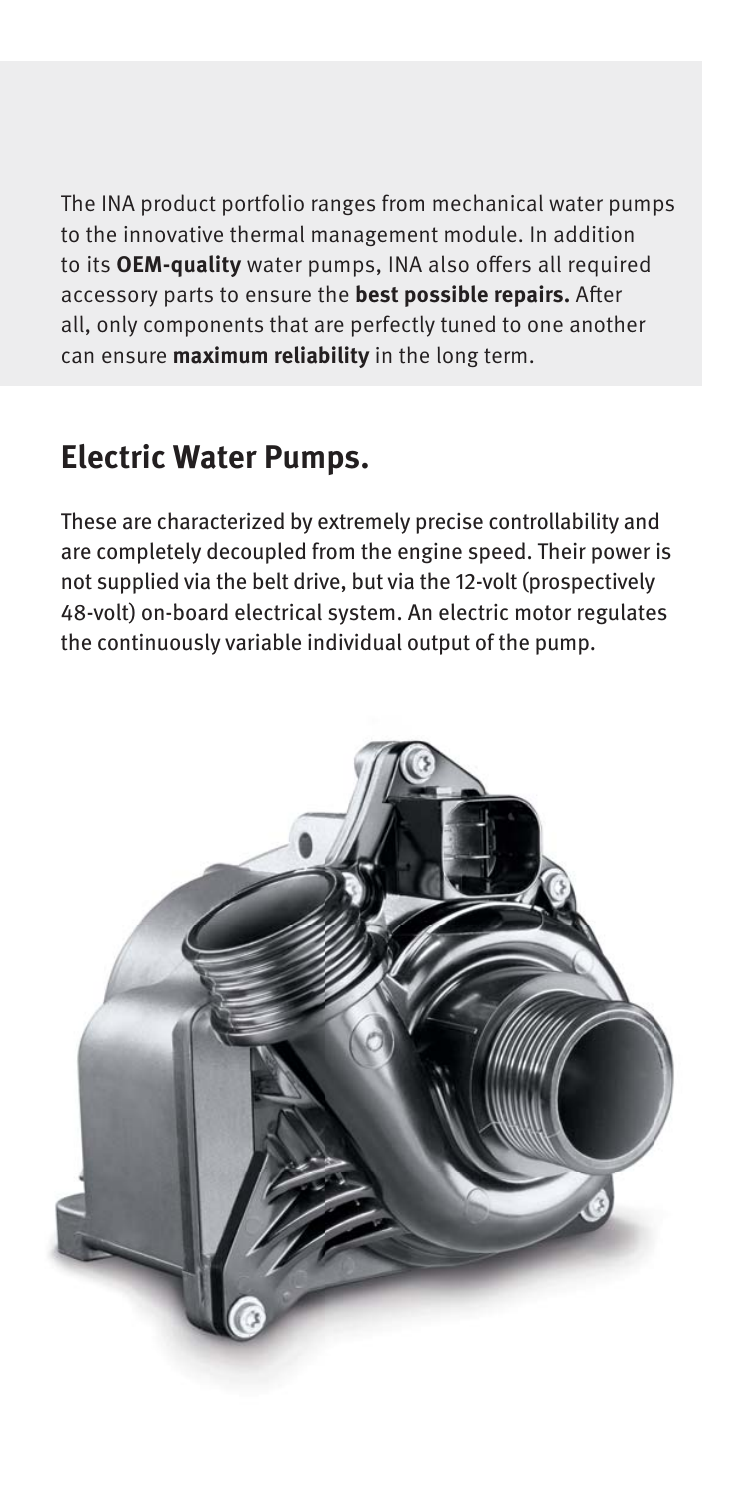## **Switchable Water Pumps.**

#### **OEM-quality as Standard at INA.**

Meanwhile, increasing numbers of well-known vehicle manu facturers have begun installing switchable water pumps. How do these differ from conventional mechanical pumps? They can be **variably controlled.** In other words, they supply coolant only when it is needed. This saves energy and fuel, which in turn contributes to **improved emission values.**

#### **Exclusive for the Aftermarket.**

To provide even better vehicle coverage, INA is continuously expanding its water pump portfolio. Further switchable water pumps for vehicle models from VW and Mercedes-Benz are the most recent addition. All new pumps feature a switch-off plate or an electrical actuator, while their **OEM-quality** presents a unique advantage in the aftermarket. Unlike those products being offered by competitors, they have exactly the same functionality as the OEM products.

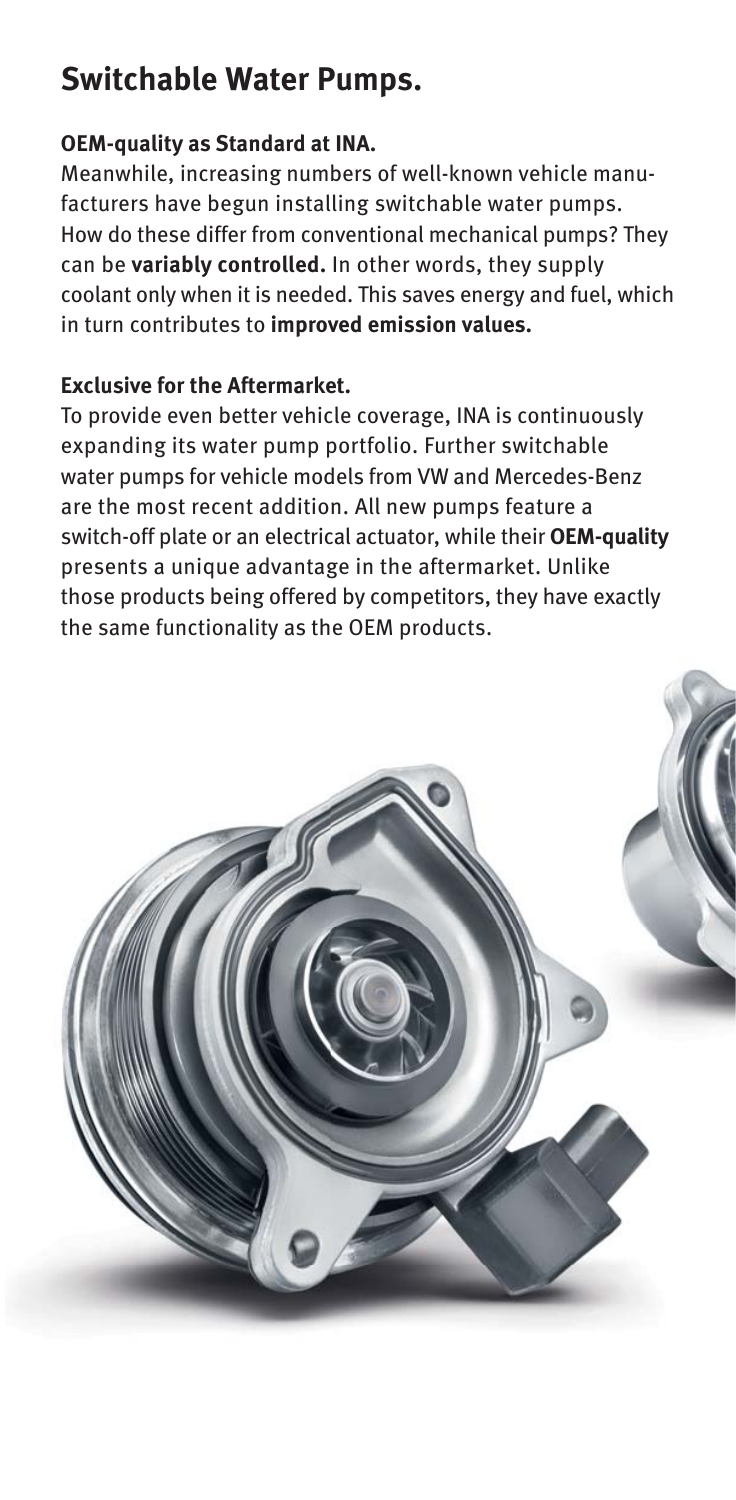#### **The Advantages at a Glance:**

- OEM-quality for maximum service life
- Complete functionality
- A continuously extended range with exclusive repair solutions



**New in the Range:** Suitable for VW 1.4 TSI, VW 1.6 and 2.0 TDI as well as Mercedes-Benz 180–220 CDI.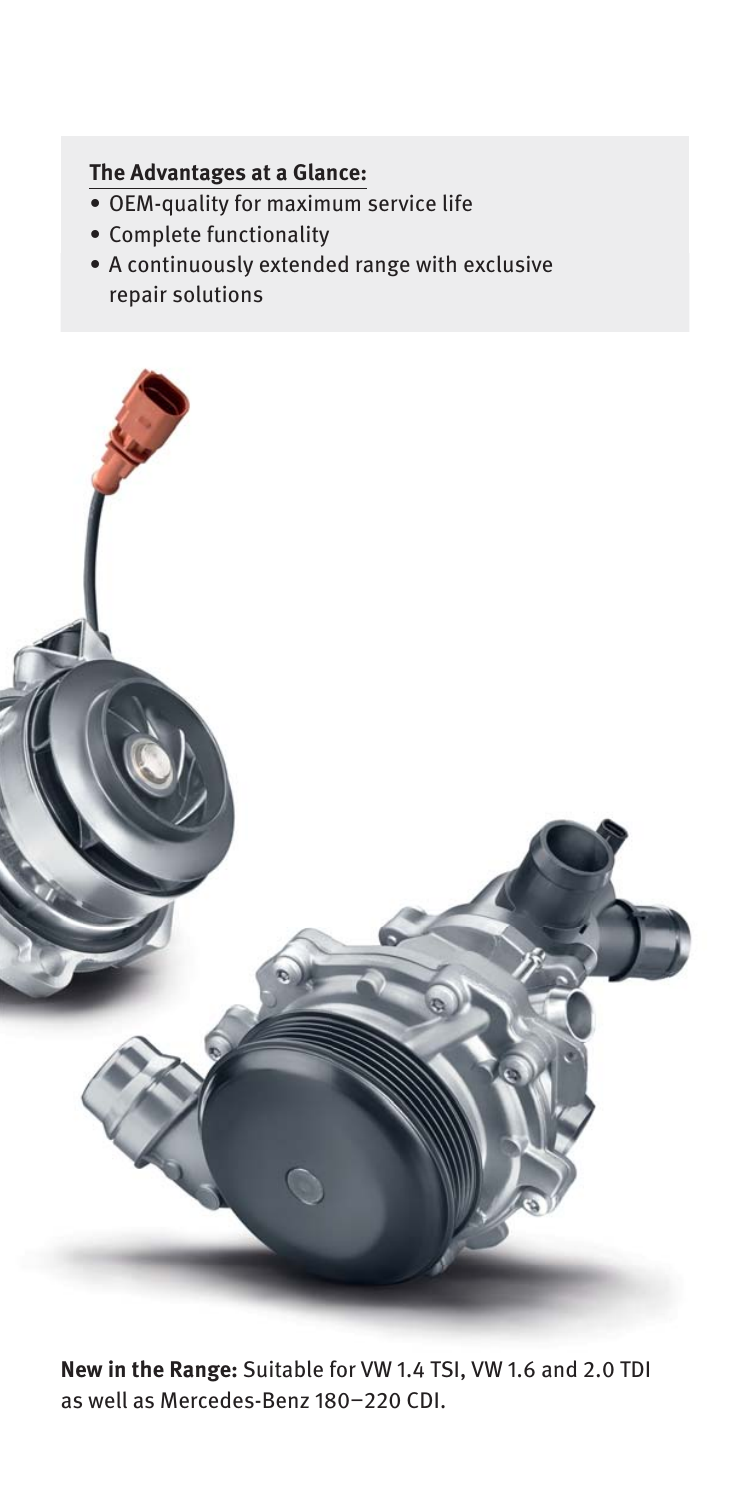## **Thermal Management Module with Water Pump.**

#### **The Latest Generation of Cooling System.**

Developed in close partnership with automobile manufacturers, the thermal management module provides engine temperature regulation that is **fully requirement-oriented.** Depending on the operating state and driving situation, the volume flow of coolant is controlled in multiple circuits near the engine at the same time, increasing its efficiency. Compared with a conventional thermostat, the engine reaches its **optimum operating temperature in about half the time.** Driving comfort is increased, while fuel consumption and  $CO<sub>2</sub>$  emissions are reduced by up to four percent.

Available as a complete module, this thermal management system is sold in the aftermarket exclusively by Schaeffler under the INA brand.

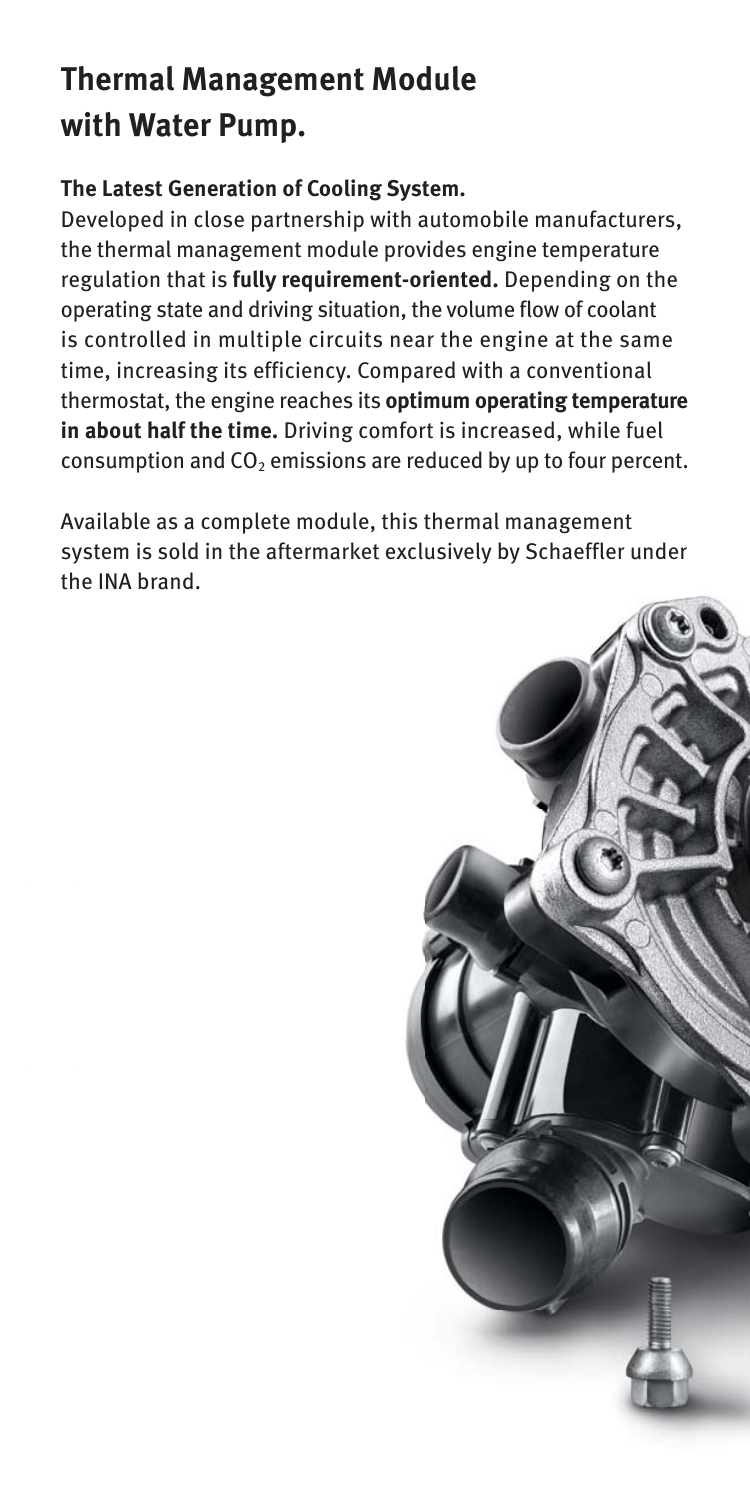#### **The Advantages at a Glance:**

- Requirement-oriented, speed-independent cooling
- Faster heating of the interior
- Complete repair solution including belts and accessories



Suitable for numerous vehicles from the Volkswagen Group, e.g. 1.8-litre and 2.0-litre TSI and TFSI engines.